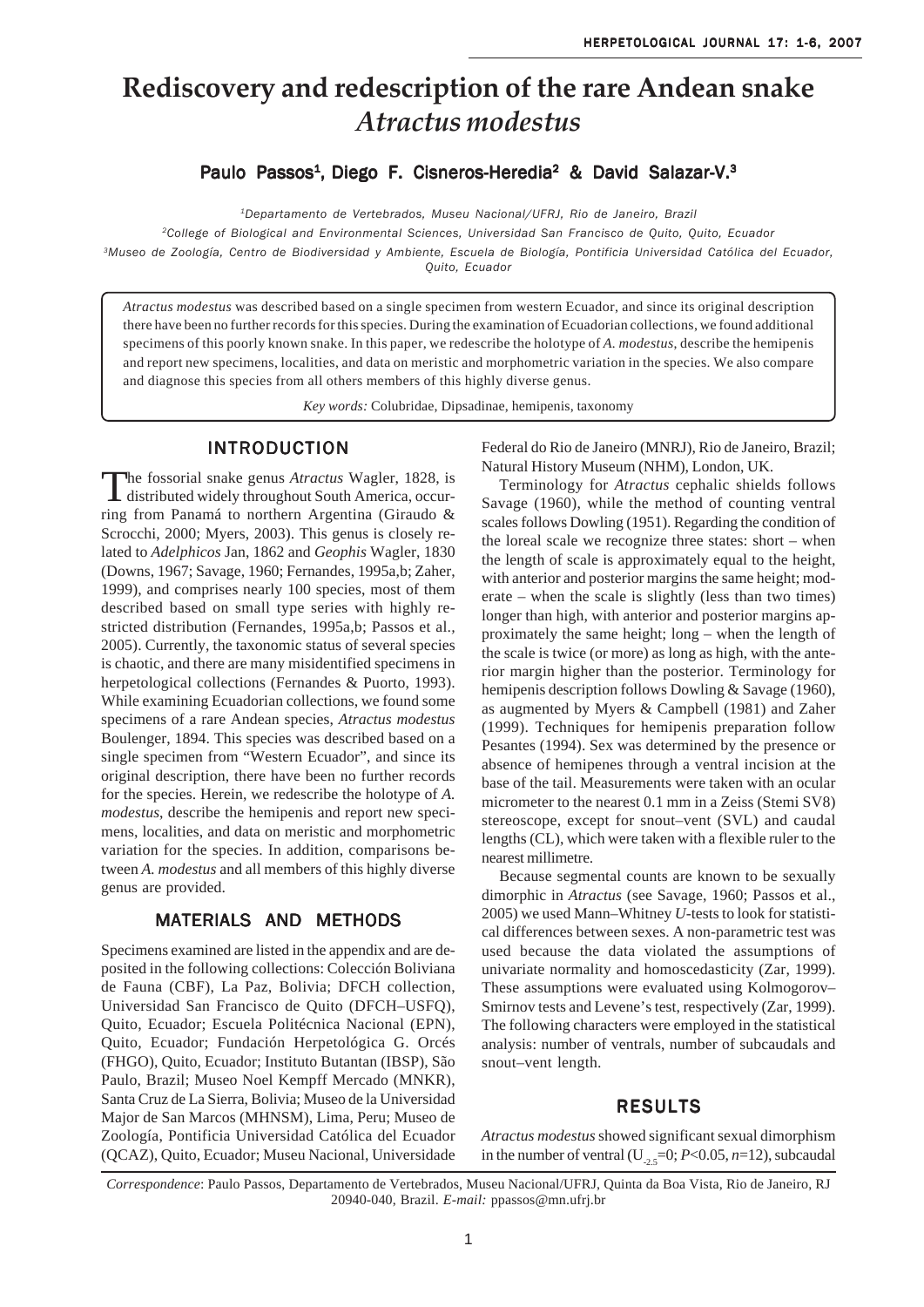

Fig. 1. Atractus modestus (holotype, **NHM** 1946.1.6.30): A) dorsal and B) lateral views of the head, and C) lateral view of the midbody. Scale bar = 5 mm.

 $(U_{2,5}=3, P<0.05, n=12)$  scales, and caudal length  $(U_{2,5}=0;$  $P<0.05$ ; n=10). Therefore, these data are presented separately for males and females.

#### Atractus modestus Boulenger, 1894 (Figs 1 and  $2)$

Atractus modestus Boulenger, 1894

#### Atractus modestus Savage, 1960

Holotype. NHM 1946.1.6.30, adult male specimen, collected by Mr Fraser in western Ecuador. The holotype is poorly preserved; head, neck, and gular region are crushed, showing some darker and shrivelled muscles; dorsal portion of head is lacking the left parietal shield; body and tail (dorsally and ventrally) with small, shrivelled areas lacking the correspondent scales.

Diagnosis. Atractus modestus can be distinguished from all species of the genus by the following combination of characters: 1) 17 dorsal scale rows; 2) moderate loreal; 3) 5–8 maxillary teeth; 4) six supralabials; 5) seven infralabials, first four contacting chin shields; 6) nasal completely divided; 7) two postoculars; 8) 155-173 ventral scale rows in males and 174–185 in females; 9) 34–41 subcaudals in males and 26–31 in females; 10) total segmental counts 191-202 in males and 202-216 in females; 11) moderate size, reaching a maximum SVL of 273 mm in males and 328 mm in females: 12) moderate tail (15.5–  $21.4\%$  SVL in males and  $11-12.5\%$  SVL in females); 13) dorsal pattern uniformly chocolate to dark brown with a light nuchal collar and a white paraventral stripe in juveniles.

Comparisons. The only other species of Atractus that share a relatively short loreal scale with A. modestus are A.



Fig. 2. Juvenile specimen of Atractus modestus (QCAZ 1167): A) dorsal and B) lateral views of the head, and C) lateral and D) ventral views of midbody. Scale bar  $=$  5 mm.

favae (Filippi, 1846), A. zidoki Gasc & Rodrigues, 1979, and the Atractus elaps species group, which includes the following currently recognized species: A. charitoae Silva, 2004, A. elaps (Günther, 1858), A. franciscopaivai Silva, 2004, A. latifrons (Günther, 1868) and A. poeppigi (Jan, 1862). Atractus modestus can be distinguished from all these species by having a uniform dark brown dorsal colour pattern reaching the lateral portions of the ventral scales (vs. coral colour pattern with black and white bands ventrally in the A. elaps species group and A. favae, and with dark white bordered paired dots dorsally in  $A$ . *zidoki*).

Redescription of the holotype. An adult male, SVL 328 mm; CL 51 mm (15.5% SVL); head length 12.3 mm (3.7% SVL) from tip of snout to rictus of mouth; head width 7.1 mm (57.9% head length) at the broadest point; interocular distance 3.9 mm; snout-orbit distance 3.4 mm; head slightly distinct from body; rostral 2.6 mm wide, about one time broader than high, visible from above; internasals 1.2 mm wide, slightly broader than long; internasal suture sinistral relative to prefrontal suture; prefrontals 2 mm wide, slightly broader than long; frontal 3.2 mm wide, slightly broader than long, with a triangular shape in dorsal view; parietals 4.7 mm wide, about twice as long as wide; nasal completely divided; loreal 1.5 mm long, about 1.4 times higher than long; eye diameter 1.2 mm; pupil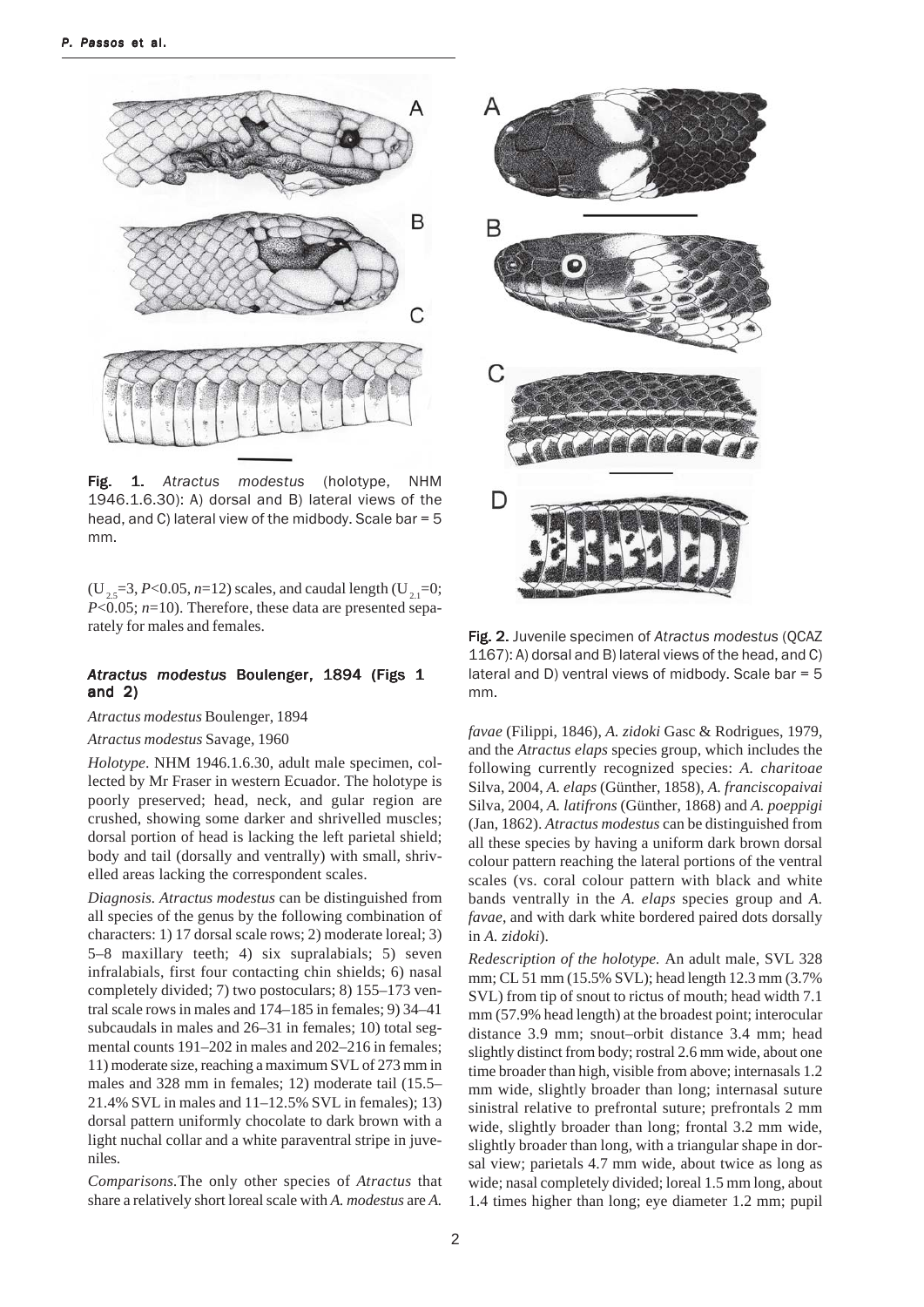

Fig. 3. A) Sulcate and B) asulcate sides of the hemipenis of Atractus modestus from Las Pampas, Cotopaxi Province, Ecuador (QCAZ 2100). Scale bar = 5 mm.

round; supraoculars 1.2 mm long, slightly longer than wide; two postoculars, upper slightly higher and broader than lower; temporals  $1+2$ , upper posterior temporal elongate, about six times longer than high, and twice as long as first temporal; six supralabials, 3<sup>rd</sup>-4<sup>th</sup> contacting orbit; symphisial 2 mm wide, about twice as broad as long, separated from chin shields by first pair of infralabials; six infralabials,  $1<sup>st</sup>-4<sup>th</sup>$  contacting chin shields; anterior chin shields about twice as long as broad; posterior chin shields absent; three series of gular scales; dorsal scales 17/17/17 rows, smooth without apical pits; preventrals 4; ventrals 173; anal plate single; paired subcaudals 37 on



Fig. 4. Geographic distribution of Atractus bocki and Atractus modestus.

the left and 38 on the right side; hemipenis (in situ) extends to the level of 11<sup>th</sup> and bifurcates at ninth subcaudal.

Colour of the holotype in preservative (Fig. 1). Uniformly brown dorsally; this colour extends downward to lateral portion of ventral scales. Gular region and median region of ventral scales uniformly creamish white. Underside of tail entirely black.

Colour of juvenile specimens in preservative (Fig. 2). Dorsal ground colour of head uniformly dark brown, except for a large light (creamish white) collar on the middle of the parietals and the occipital region; dorsum and sides of head dark brown, with ventral portion of supralabials light (creamish white); dorsal ground colour of body uniformly dark brown, except for a regular lateral stripe, between the third and fourth dorsal scale rows, generally half a scale wide; infralabials and gular region spotted with dark brown blotches, mostly on the anterior portion of each scale; ventral scales usually uniformly dark brown, with a light stripe between the first dorsal scale row and the edge of ventrals; ventrals generally with light centre, which forms a barely-defined and irregular middle ventral stripe; venter sometimes entirely black, with a pair of lateral stripes in the paraventral region.

Hemipenis [everted organ,  $n=1$ ] (Fig. 3). The inverted organ extends to the level of the 13th subcaudal, and bifurcates at the level of the 11<sup>th</sup>; organ non-capitate and strongly bilobed, lobes distinct from the base and exhibiting an attenuate form; each lobe narrowing in the apices, displaying a series of spinules; apices of lobes with distinct spinules projecting upward; margins of sulcus spermaticus stout, bordered by spinules, bifurcating at half of the hemipenial body; branches have centrifugal orientation running medially to the tip of each lobe; hemipenial body covered by enlarged hooked spines, concentrated on asulcate side; spines on sulcate side concentrated laterally; most basal portion of hemipenial body devoid of spines.

Variation. Largest male SVL 273 mm, tail length 51 mm; largest female SVL 328 mm, tail length 51 mm; tail 15.5– 21.4% of the SVL in males and 11-12.5% of the SVL in females; six supralabials  $(n=24 \text{ sides})$ ; ventrals 155-173 (mean=161.1; SD=5.7;  $n=9$ ) in males, 174-185 (mean=180; SD=5.7;  $n=3$ ) in females; subcaudals 34–41 (mean=37.8; SD=2.3;  $n=9$ ) in males, 26–31 (mean=28.3; SD=2.5;  $n=3$ ) in females; dorsal scales of the tail 8-11 (mean=9.87; SD=0.64;  $n=12$ ) in both sexes; temporal formula 1+1 ( $n=3$ ) sides) and  $1+2$  ( $n=19$  sides); hemipenis (inverted organ,  $n=3$ ) extends to 11–13<sup>th</sup>, and bifurcates at ninth to 11<sup>th</sup> subcaudal scales; maxillary teeth  $5-8$  (mean= $5.9$ ; SD= $1.3$ ;  $n=20$ , both sides). All remaining characters examined, except for juvenile colour pattern (Fig. 2), were identical to the condition of the holotype.

Distribution (Fig. 4). Atractus modestus was described from the general type locality "Western Ecuador" (Boulenger, 1894). Savage (1960) pointed out the poor reliability of Fraser's localities. However, herein, we confirmed that the species inhabits the Pacific versant of the Andes of Ecuador at altitudes between 2400 (at Pilaló) and 2560 m (Molleturo) and probably lower elevations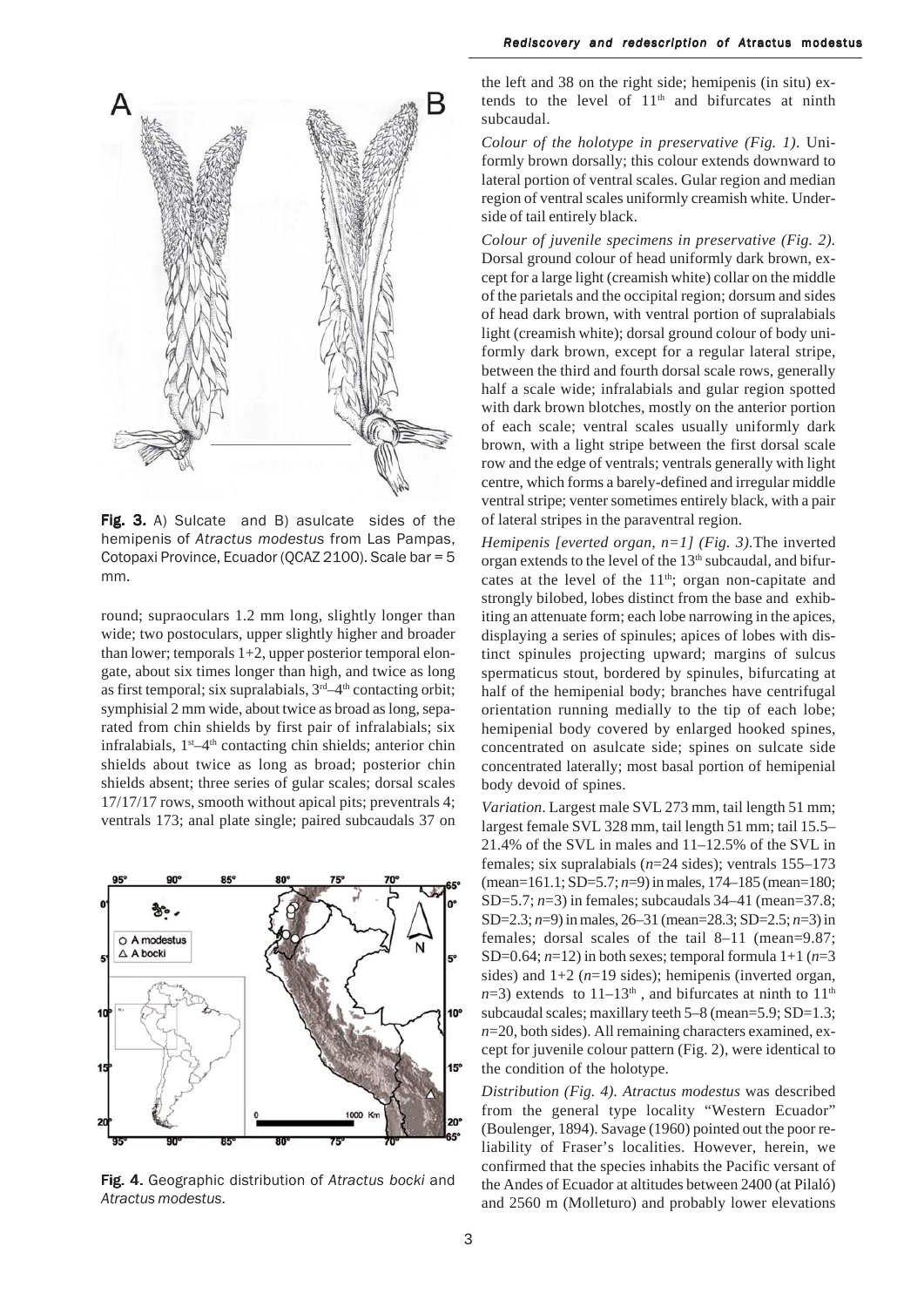(see Cisneros-Heredia & Touzet, 2004), with records in the provinces of Pichincha, Cotopaxi and Azuay. There is one specimen from Plan de Milagro at Morona-Santiago Province, but in our opinion, additional specimens are required in order to confirm the occurrence of A. *modestus* on the Atlantic versant of the Andes of Ecuador. This species inhabits plant formations associated with Mountain Cloud forests (sensu Sierra, 1999) in the temperate zoogeographic zone (sensu Albuja et al., 1980).

Remarks. Amaral (1929) examined the holotype of Atractus bocki Werner, 1909 housed in the Zoologisches Museum, Universität Hamburg, and suggested that the taxon was a junior synonym of A. modestus. However, Peters & Orejas-Miranda (1970) did not follow Amaral's assertion and listed A. bocki as a valid species. Regrettably the holotype of A. bocki was destroyed during the Second World War (J. Hallermann, pers. comm.), and new specimens are needed to clarify the status of this species. However, the original description of A. bocki mentions a spotted dorsal pattern and 50 subcaudal scales, which differ strongly from the uniformly greyish-brown dorsal pattern and 26–41 subcaudal scales in both sexes of A. modestus. Furthermore, A. bocki is known only from the type locality (Cochabamba, Bolivia), which is very distant from the range of A. *modestus* (see Fig. 3). Therefore, in the absence of detailed information on A. bocki and based on its original description, we prefer to recognize this as a valid species.

#### **DISCUSSION**

Savage (1960) suggested that Atractus modestus is unique among the Ecuadorian Atractus, along with the Atractus elaps group, in bearing a relative short loreal scale. However, our reanalysis of loreal condition in the genus reveals that reduced loreals are also found in the Atractus trilineatus species group (sensu Savage, 1960). At least two more species included in the Atractus trilineatus group (A. favae and A. zidoki; see Hoogmoed, 1980) and A. *modestus* (allocated here to that group, see below) exhibit this condition. As the reduction of the loreal scale is an apomorphic state in the phylogeny of Atractus, shared with the putatively monophyletic A. elaps species group (Fernandes, 1995b), we hypothesize that this character state may have evolved more than once in Atractus.

The hemipenis of *Atractus modestus* was described by Savage (1960) as having a differentiated condition, which defines the Atractus badius species group (see Savage, 1960). In this account Savage (1960) noticed also that the hemipenial body of A. modestus is abruptly demarcated from the distal portion of the organ  $(=$  lobes *sensu* Zaher, 1999) by having large spines, while the distal portion is covered with small papillate structures. Although the occurrence of papillae on the distal portion of the hemipenis is in disagreement with our observations, Savage's description was based on the examination of the retracted hemipenis from the holotype of A. modestus made by J.C. Battersby (Savage, 1960, p. 54). We examined the retracted hemipenis from the holotype of A. modestus and found that the right organ was dissected in its basal and medial portions, showing the enlarged spines. However, the lobes were not dissected and consequently, the distal structures are not evident in the retracted hemipenis of the holotype. Further, as stressed by Schargel & Castoe (2003), the hemipenis descriptions based on the retracted hemipenis may be unable to reveal certain features that are best appreciated on fully everted organs. In this sense, the hemipenis of A. modestus fails to conform to the differentiated condition as described by Savage (1960). Therefore, as Atractus modestus shares the undifferentiated condition as well as other morphological traits with the Atractus trilineatus species group (e.g. colour pattern with paraventral stripe), and because there is no previous phylogenetic hypothesis for the genus, we transferred this taxon to the Atractus trilineatus group.

Several authors have noted the apparent rarity in scientific collections of most Atractus species (Pérez-Santos & Moreno, 1988; Giraudo & Scrocchi, 2000; Schargel & García-Pérez, 2002; Hoogmoed & Prudente, 2003; Myers, 2003; Jorge da Silva Jr. et al., 2005), which could be related to their secretive habits (e.g. Jorge da Silva Jr. et al., 2005) or to altitudinal endemism (e.g. Schargel & García-Péres, 2002). Despite the apparent rarity of some species, intensive field studies (Martins & Oliveira, 1993; Dixon & Soini, 1977) or the re-examination of collections (Fernandes & Argôlo, 1999; Fernandes et al., 2000, Cisneros-Heredia, 2005), have revealed that some South American Atractus may be somewhat common within their distributional range. At the moment, a large number of Atractus specimens remain misidentified or unidentified in herpetological collections (P. Passos, pers. obs.). Revision of this material should improve our knowledge on these puzzling snakes, and could better estimate the natural diversity of the genus.

# **ACKNOWLEDGEMENTS**

The authors thank C. McCarthy and M. Wilkinson (NHM), J. Aparício (CBF), F. L. Franco (IBSP), L. Gonzales and R. Montaño (MNKR), A. Almendáriz (EPN), L. Coloma (QCAZ) and J. Santa-Gadea (MHNSM) for allowing the examination of the specimens under their care, and J. Hallermann (ZMH) for information about the holotype of Atractus bocki. We are grateful to P.R. Nascimento and A. Chiesse for rendering the line arts and to P.R. Gonçalves for providing us with a topographic basin from Ecuador. We thank D. S. Fernandes, R. Fernandes, J.P. Pombal Jr., A. Markezich and W. Schargel for helpful comments on the manuscript. Financial support to the senior author was provided by the Conselho Nacional de Desenvolvimento Científico e Tecnológico (CNPq) and Coordenação de Aperfeiçoamento de Pessoal de Ensino de Nível Superior (CAPES). D.F.C.H.'s work was financed by Universidad San Francisco de Quito, Ma. E. Heredia and L. Heredia.

# **REFERENCES**

Albuja, L., Ibarra, M., Urgilés, J. & Barriga, R. (1980). Estudio Preliminar de los Vertebrados Ecuatorianos. Quito: Escuela Politécnica Nacional Published.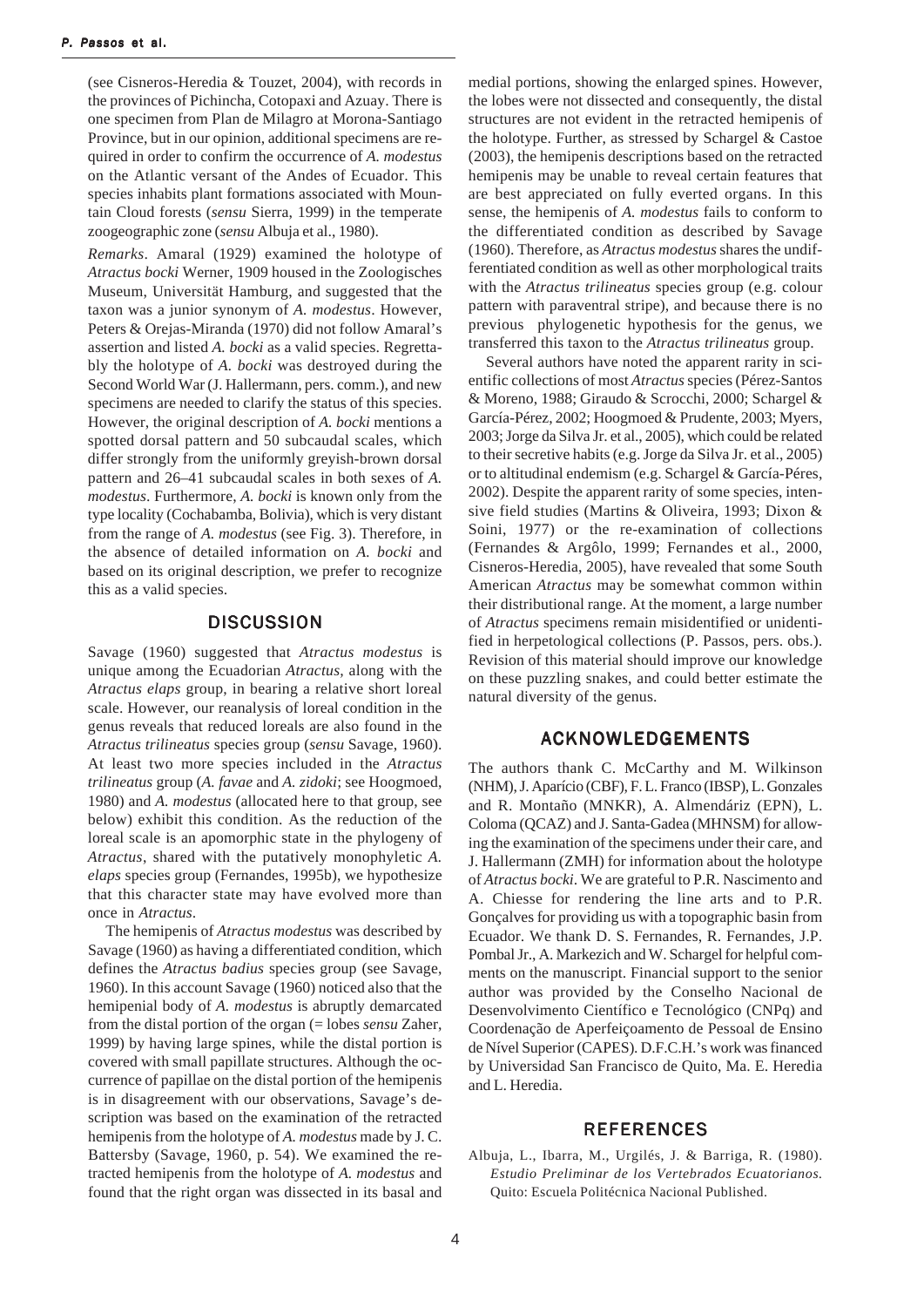- Amaral, A. (1929). Contribuição ao conhecimento dos ophidios do Brasil IV. Lista remissiva dos ophidios do Brasil. Memórias do Instituto Butantan 4, 69-126 [dated 1930].
- Boulenger, G.A. (1894). Catalogue of the Snakes in the British Museum (Natural History), Vol. 2. London: Trustees of the British Museum.
- Cisneros-Heredia, D.F. (2005). Rediscovery of the Ecuadorian snake Atractus dunni Savage, 1955 (Serpentes: Colubridae). Easopis Národního Muzea, Øada pøírodovì dná 174, 109-116.
- Cisneros-Heredia, D.F. & Touzet, J.-M. (2005). Distribution and conservation status of Bothrops asper (Garman, 1884) in Ecuador. Herpetozoa 17, 135-141.
- Dixon, J.R. & Soini, P. (1977). The reptiles of the Upper Amazon Basin, Iquitos region, Peru. Part II. Crocodilians, turtles, and snakes. Contributions in Biology and Geology of the Milwaukee Public Museum  $12,1 - 91.$
- Dowling, H.G. (1951). A proposed standard system of counting ventrals in snakes. British Journal of *Herpetology* 1, 97–99.
- Dowling, H.G. & Savage, J.M. (1960). A guide to the snake hemipenis: a survey of basic structure and systematic characters. Zoologica 45, 17-28.
- Downs, F.L. (1967). Intrageneric relationships among colubrid snakes of the genus Geophis Wagler. Miscellaneous Publications, Museum of Zoology, University of Michigan 131,1-193.
- Fernandes, R. (1995a). A new species of snake in the genus Atractus (Colubridae: Xenodontinae) from northeastern Brazil. Journal of Herpetology 29, 416-419.
- Fernandes, R. (1995b). Phylogeny of the Dipsadine Snakes. Ph.D. dissertation. Arlington: University of Texas.
- Fernandes, R. & Argôlo, J.S. (1999). Rediscovery of Atractus guentheri (Wücherer, 1861) (Serpentes, Colubridae). Boletim do Museu Nacional, (N.S.), Zoologia 397, 1-5.
- Fernandes, R., Freire, E.M.X. & Puorto, G. (2000). Geographic variation of the Brazilian Atlantic rain forest snake Atractus maculatus (Günther, 1858), with revalidation of Rhabdosoma zebrinum Jan, 1862 (Serpentes: Colubridae). Boletim do Museu Nacional, (N.S.), Zoologia 419,1-8.
- Fernandes, R. & Puorto, G. (1993). A new species of Atractus from Brazil and the status of A. guentheri (Serpentes: Colubridae). Memórias do Instituto Butantan  $55, 7 - 14.$
- Giraudo, A.R. & Scrocchi, G.J. (2000). The genus Atractus (Serpentes: Colubridae) in north-eastern Argentina. Herpetological Journal 10, 81-90.
- Hoogmoed, M.S. (1980). Revision of the genus Atractus in Surinam, with the resurrection of two species (Colubridae, Reptilia). Notes on the herpetofauna of Surinam VII. Zoologische Verhandelingen 175, 1-47.
- Hoogmoed, M.S. & Prudente, A.L.C. (2003). A new species of Atractus (Reptilia: Ophidia: Colubridae: Dipsadinae) from the Amazon forest region in Brazil. Zoologische Mededelingen 77, 425-439.
- Jorge da Silva Jr., N., Silva, H.R.L., Ribeiro, R.S., Souza, I. & Souza, C.A. (2005). Uma nova espécie do gênero Atractus Wagler, 1928 (Colubridae: Dipsadinae) do cerrado do Brasil central. Papéis Avulsos de Zoologia 45,  $33 - 39.$
- Martins, M. & Oliveira, M.E. (1993). The snakes of genus Atractus Wagler (Reptilia: Squamata: Colubridae) from the Manaus region, central Amazonia, Brazil. Zoologische Mededelingen 67, 21-40.
- Myers, C.W. (2003). Rare snakes five new species from eastern Panama: reviews of northern Atractus and southern Geophis (Colubridae: Dipsadinae). American Museum Novitates 3391,1-47.
- Myers, C.W. & Campbell, J.A. (1981). A new genus and species of colubrid snake from the Sierra Madre del Sur of Guerrero, Mexico. American Museum Novitates 2708,  $1 - 20.$
- Passos, P., Fernandes, R. & Zanella, N. (2005). A new species of Atractus (Serpentes: Colubridae) from south Brazil. Herpetologica 61, 209-218.
- Pérez-Santos, C. & Moreno, A.G. (1988). Ofidios de Colombia. Museo Regionale di Scienze Naturali, Monografie 6, 6-512.
- Pesantes, O. (1994). A method for preparing hemipenis of preserved snakes. Journal of Herpetology 28, 93-95.
- Peters, J.A. & Orejas-Miranda, B. (1970). Catalog of the neotropical Squamata. Part 1. Snakes. Bulletin United States National Museum 297, 1-347.
- Savage, J.M. (1960). A revision of the Ecuadorian snakes of the colubrid genus Atractus. Miscellaneous Publications, Museum of Zoology, University of Michigan 112,1-86.
- Schargel, W.E. & Catoe, T.A. (2003). The hemipenis of some snakes of the semifossorial genus Atractus with comments on variation in the genus. Journal of Herpetology 37, 718-720.
- Schargel, W.E. & García-Pérez, J.E. (2002). A new species and a new record of Atractus (Serpentes: Colubridae) from the Andes of Venezuela. Journal of Herpetology 36, 398-402.
- Sierra, R. (1999). Propuesta Preliminar de un Sistema de Clasificación de Vegetación para el Ecuador Continental. Quito: INEFAN/GEF/BIRF & EcoCiencia Published.
- Zaher, H. (1999). Hemipenial morphology of the South American xenodontine snakes, with a proposal for a monophyletic Xenodontinae and a reappraisal of colubroid hemipenes. Bulletin of the American Museum of Natural History 240,1-168.
- Zar, J.H. (1999). Biostatistical Analysis. New Jersey: Prentice Hall.

Accepted: 21 March 2006